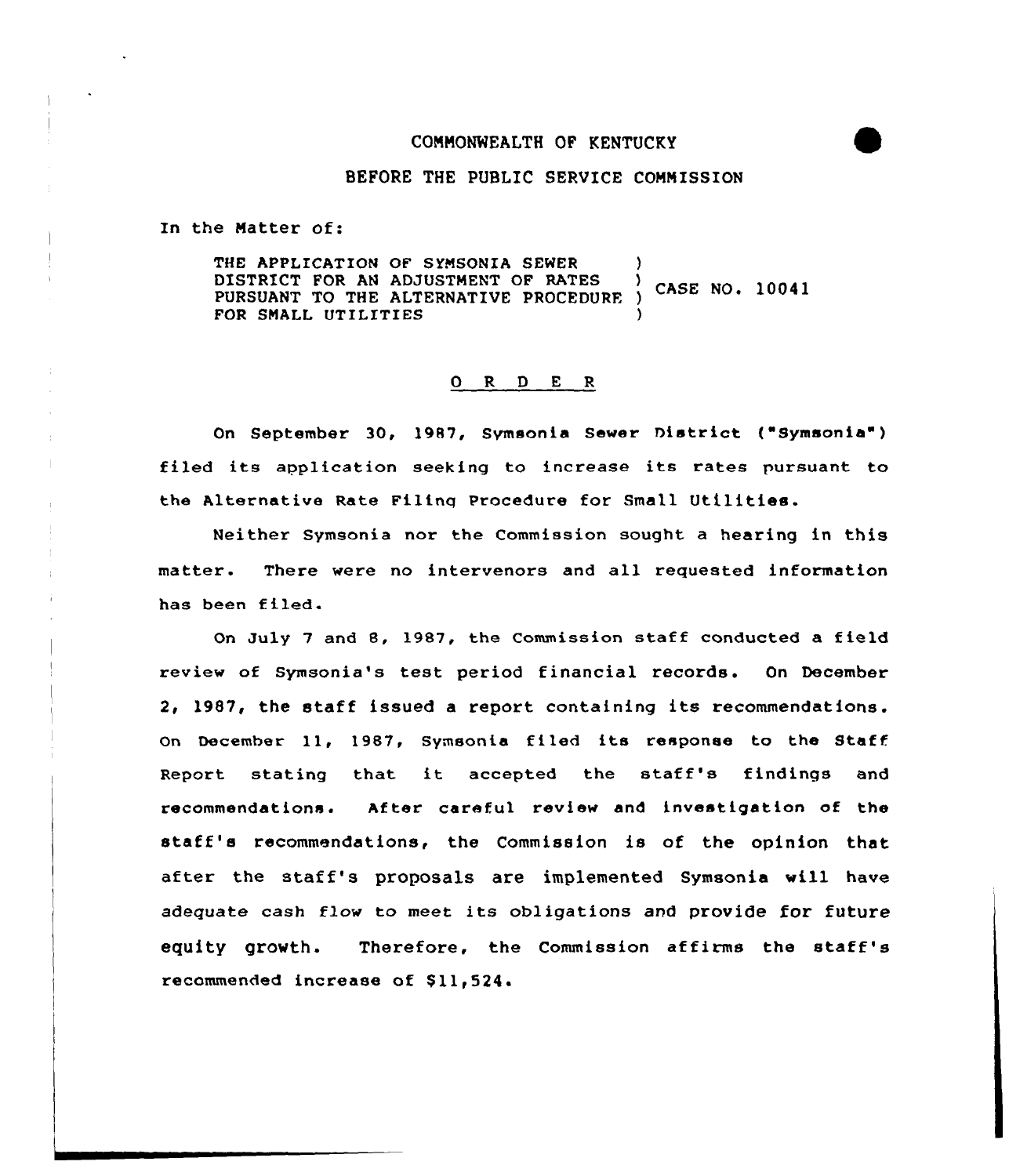### FINDINGS AND ORDERS

l. Symsonia should be granted rates which would produce additional annual revenues of Sll,524.

2. The rates and charges in Appendix A are the fair, just, and reasonable rates and charges to be charged by Symsonia in that they should produce annual revenues of 844,316.

3. Within <sup>30</sup> days of the date of this Order, Symsonia should file with this Commission its revised tariff sheets setting out the rates approved herein.

IT IS THEREFORE ORDERED that:

1. Symsonia be and hereby is granted rates to produce additional annual revenues of \$11,524.

2. The rates and charges in Appendix A are the fair, just, and reasonable rates and charges to be charged by Symsonia for service rendered on and after the date of this Order.

3. Within <sup>30</sup> days of the date of this Order, Symsonia shall file with this Commission its revised tariff sheets setting out the rates approved herein.

Done at Frankfort, Kentucky, this 5th day of January, 1988.

PUBLIC SERVICE CONNISSION

Chairma

ATTESTl Vice Chai'rman

Williams, 1

Executive Director